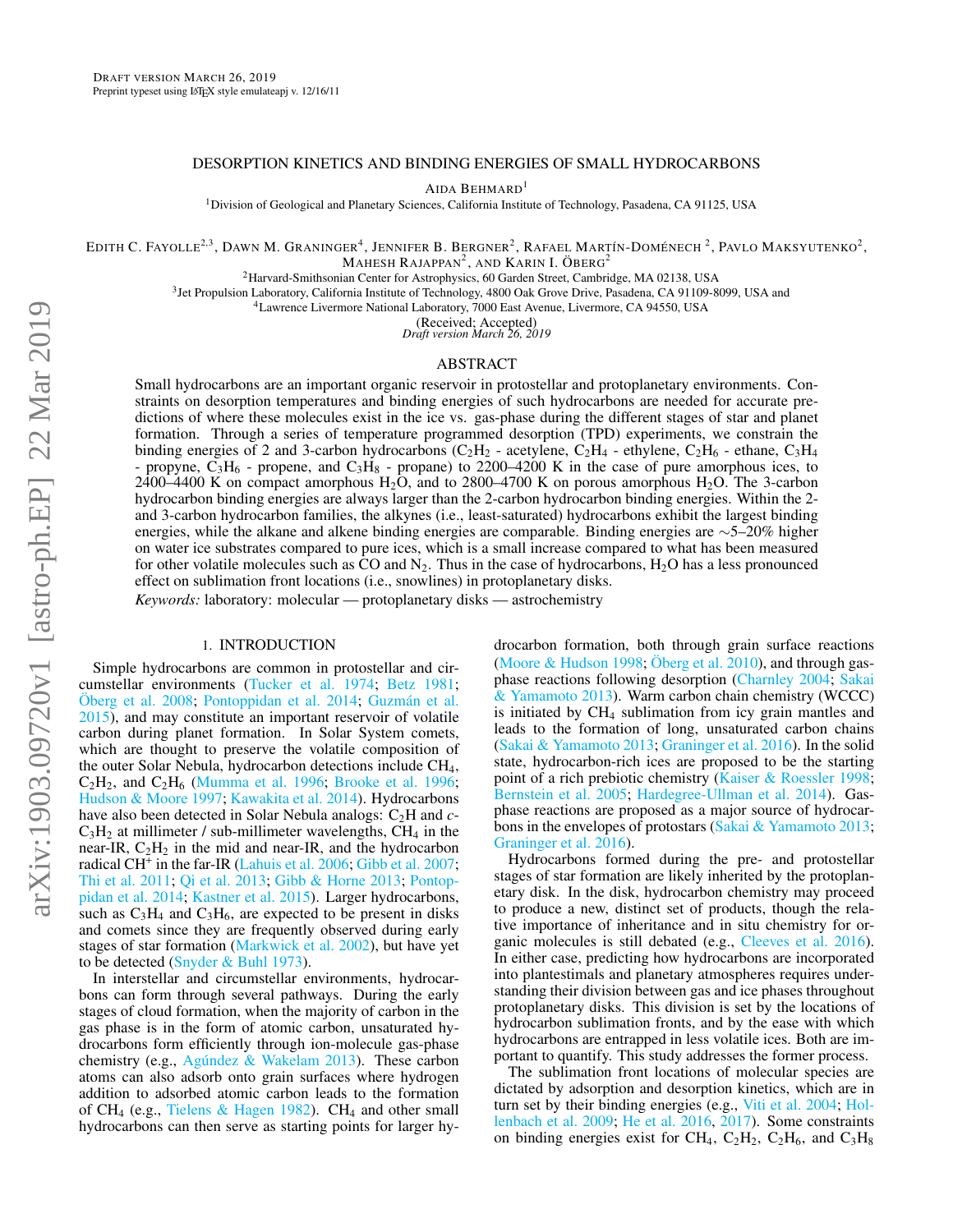

<span id="page-1-3"></span>Figure 1. The left column displays the strongest IR features that were used to estimate the ice thicknesses for each pure  $C_2H_x$  TPD, with the shaded regions identifying the integrated regions. The right column displays the pure 2-carbon TPDs that were used as references to estimate the thicknesses of  $C_2H_x$  TPDs on compact water substrates.

from different experimental studies [\(Collings et al.](#page-9-26) [2004;](#page-9-26) [He](#page-9-24) [et al.](#page-9-24) [2016;](#page-9-24) [Smith et al.](#page-10-6) [2016\)](#page-10-6). We expand on these through a survey of desorption behavior for all linear 2-3 carbon hydrocarbons. Both pure ice desorption and desorption off  $H_2O$ substrates are investigated. Among these experiments, desorption off compact  $H_2O$  ice is the most relevant for the majority of astrophysical environments [\(Boogert et al.](#page-9-27) [2015\)](#page-9-27). In Section [2](#page-1-0) we present the experimental setup and methods used to characterize hydrocarbon desorption. The experimental results and the binding energies are presented in Section [3](#page-3-0) and discussed in Section [4,](#page-5-0) and some astrophysical implications are presented in Section [5.](#page-7-0)

# 2. METHODS

### 2.1. *Experimental Details*

<span id="page-1-0"></span>TPD experiments were conducted in an ultra-high vacuum (UHV) chamber described in detail by [Lauck et al.](#page-9-28) [\(2015\)](#page-9-28). The UHV chamber has a base pressure of  $< 5 \times 10^{-10}$  Torr at room temperature, dominated by  $H_2$ . Amorphous ices were grown on a 0.75 inch diameter and 2 mm thick CsI window at the center of the chamber that can be cooled to 11 K by a closed-cycle He cryostat. Unless otherwise noted, all ices used in TPD experiments throughout this study are amorphous in structure, which is most relevant for interstellar environments [\(Hagen et al.](#page-9-29) [1981;](#page-9-29) [Oba et al.](#page-9-30) [2009\)](#page-9-30).

Gaseous C<sub>2</sub>H<sub>2</sub> - acetylene (99.6% Matheson Trigas)  $^{1}$  $^{1}$  $^{1}$  C<sub>2</sub>H<sub>4</sub> - ethylene (99.99% Sigma-Aldrich),  $C_2H_6$  - ethane (99.99% Sigma-Aldrich), C<sub>3</sub>H<sub>4</sub> - propyne ( $\geq$  99% Sigma-Aldrich),  $C_3H_6$  - propene ( $\geq$  99% Sigma-Aldrich), and  $C_3H_8$  - propane (99.97% Sigma-Aldrich) were deposited through a 4.8 mm diameter pipe with the outlet located 0.8 inches from the CsI window onto the bare 11 K CsI window or onto thick amorphous compact / porous  $H_2O$  ice substrates. The  $H_2O$  was purified beforehand through at least three freeze-pump-thaw cycles using liquid nitrogen.  $H_2O$  substrates were grown by depositing deionized  $H_2O$  at 100 K for compact substrates, followed by cool-down to 11 K, and at 11 K for porous substrates. Deposition temperature influences ice structure (compact v. porous) due to molecular rearrangement resulting from thermal diffusion (e.g., [Bossa et al.](#page-9-31) [2012;](#page-9-31) [Clements et al.](#page-9-32) [2018\)](#page-9-32). The degree of porosity can be determined from the intensity of the dangling O-H bond spectral feature [\(Devlin](#page-9-33) [& Buch](#page-9-33) [1995\)](#page-9-33). However, we were unable to investigate the porosity of our water films via the dangling O-H bond as it is not well detected in our ices (see Fig. [A.1,](#page-10-7) left panel; the dangling O-H bond would be visible at  $\sim$ 3600–3700 cm<sup>-1</sup>). This indicates that the porosity of our porous water films is low, but does not indicate a total lack of porosity [\(Raut et al.](#page-10-8) [2007;](#page-10-8) [Isokoski et al.](#page-9-34) [2014\)](#page-9-34). Laboratory studies also show that the dangling O-H bond cannot be used to investigate porosity quantitatively (e.g., [Bossa et al.](#page-9-35) [2014\)](#page-9-35). To investigate this further, we conducted additional TPD experiments of CO on compact and porous  $H_2O$  substrates, and found that the TPD curve of the porous experiment exhibits a CO desorption peak around the  $H<sub>2</sub>O$  desorption temperature, while that of the compact experiment does not (see Fig. [A.1,](#page-10-7) right panel). This provides additional evidence that our porous substrates do indeed contain pores. We confirmed that the  $H_2O$ ices were amorphous rather than crystalline in structure from the shapes of the  $H_2O$  IR spectral bands (e.g., [Mastrapa et al.](#page-9-36) [2009\)](#page-9-36).

Following deposition, infrared spectra of ice films were taken using a Fourier transform infrared spectrometer (FTIR, Bruker Vertex 70v) in transmission mode. To produce a single spectrum, 128 scans were averaged over the 4000–600 cm<sup>−</sup><sup>1</sup> spectrometer range at a resolution of  $1 \text{ cm}^{-1}$ . TPD measurements were performed by linearly heating the prepared ices at 2 K min<sup>−</sup><sup>1</sup> and monitoring the desorbing molecules using a quadrupole mass spectrometer (QMS, Pfeiffer QMG 220M1) until complete hydrocarbon desorption. The CsI window temperature was monitored and increased using a temperature controller (LakeShore 355) that operates a heating element situated above the window holder and silicon diode sensors attached onto the window holder. The measured temperature has an estimated accuracy of 2 K and a relative uncertainty of 0.1 K. We obtained TPD plots in desorbing molecules  $K^{-1}$  by scaling the main hydrocarbon fragment ion current from the QMS using factors derived from methods explained in Section [2.2.](#page-1-2)

### 2.2. *Ice Thicknesses*

<span id="page-1-2"></span>This study presents data on pure hydrocarbon ice desorption, and hydrocarbon desorption off compact and porous

<span id="page-1-1"></span><sup>&</sup>lt;sup>1</sup> The  $C_2H_2$  was dissolved in acetone, accounting for its relatively low purity. One should note that we used  $C_2H_2$  straight from the bottle without any purification steps because no acetone was detected by quadrupole mass spectrometer analysis during deposition, and no acetone IR features were observed in the FTIR spectrum of deposited  $C_2H_2$ .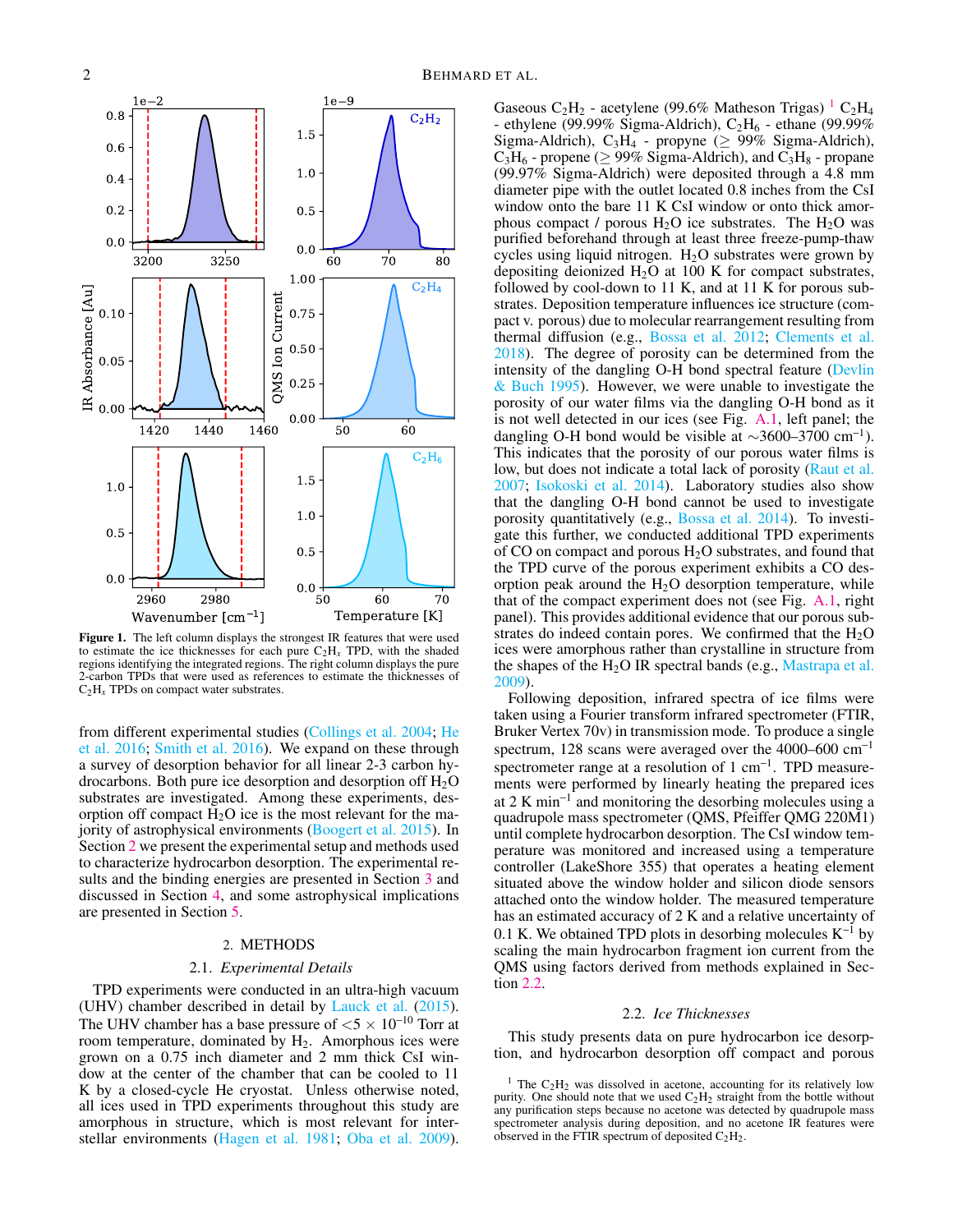$H<sub>2</sub>O$  ice. Pure hydrocarbon desorption requires ice thicknesses greater than a few monolayers to ensure that the initial desorption curve is dominated by hydrocarbon-hydrocarbon interactions. In the cases of desorption of  $H_2O$  substrates, ice thicknesses should be in the mono- or submonolayer regime where the kinetics are dominated by hydrocarbon- $H_2O$  interactions. Ice thickness measurements are required to first ensure that the experiments are carried out in the correct desorption regime, and later to extract binding energies from TPD curves. We also use the estimated ice thicknesses for each experiment to convert the QMS ion current to a desorption rate in units of molecules  $K^{-1}$ .

We used three different methods to determine hydrocarbon ice thicknesses: IR spectroscopy (for the pure  $C_2H_x$  ices), integrated ion currents from the TPD experiments (for the pure  $C_3H_x$  ices and all hydrocarbons desorbing off compact water), and TPD shape characteristics (for all hydrocarbons desorbing off porous water). Errors on ice thicknesses determined from any method other than IR band strengths are taken as 50%. The ice thicknesses are given in monolayer units with the typical approximation of 1 ML =  $10^{15}$  molecules cm<sup>-2</sup>. However, 1 ML does not always correspond to one molecular layer; porous surfaces are rougher than compact surfaces, allowing them to accommodate more molecules upon a surface area unit. At the same time, porous surfaces contain pores that can trap molecules and inhibit their release via desorption. By comparing thicknesses calculated from IR bands strengths versus using porous experiments as thickness calibrations, we found that these effects roughly cancel each other out, and that the porous  $H_2O$  TPDs provide a reasonable measure of the ion current corresponding to 1 ML.

To determine pure  $C_2H_x$  ice thicknesses with IR spectroscopy, we used post-deposition IR spectra and hydrocarbon band strengths. Band strengths relevant for the  $C_2H_x$  hydrocarbons in our set are reported in [Hudson et al.](#page-9-37) [\(2014a\)](#page-9-37), [Hudson et al.](#page-9-38) [\(2014b\)](#page-9-38), and [Gerakines et al.](#page-9-39) [\(1995\)](#page-9-39) (Fig. [1,](#page-1-3) left panel). All IR modes and associated band strengths used in this work are reported in Table [1.](#page-2-0) Thicknesses were calculated from the formula:

$$
N_i = \frac{\ln(10) \int I(\nu) d\nu}{A_i} \tag{1}
$$

<span id="page-2-1"></span>where  $N_i$  is the column density (molecule cm<sup>-2</sup>),  $\int I(\nu) d\nu$  is the integrated area of the IR band (absorbance units), and  $A_i$  is the band strength in optical depth units as reported in the literature. Though reported band strength errors are between 0.5– 6%, we adopted an error of 20% on all band strengths to account for possible differences in temperature and ice structure between our study and those from which the band strengths were extracted. A 20% error is also consistent with the variance in ice thickness measurements we obtain when different IR bands are chosen for the calculation.

Pure  $C_3H_x$  ice thicknesses could not be measured with IR spectroscopy due to the lack of  $C_3H_x$  band strengths reported in the literature. Instead, they are estimated from their integrated TPD curves using the  $C_3H_x$  porous experiments as references, which are assumed to have thicknesses of ∼1 ML (justified below). In any case, to ensure that the pure ice experiments (both 2- and 3-carbon) were in the multilayer regime where energies are independent of thickness, we ran a series of TPD experiments of increasing thickness and checked for overlapping leading edges (Fig. [2\)](#page-3-1).

We estimated the thicknesses of ices (both 2- and 3-carbon

Table 1 IR Band Positions and Strengths

<span id="page-2-0"></span>

| Molecule | IR Mode   | Position<br>$(cm^{-1})$ | Band Strength $A_i$<br>$(cm molecule^{-1})$ |
|----------|-----------|-------------------------|---------------------------------------------|
| $H_2O$   | $\nu_1$   | 3280                    | $2.0 \times 10^{-16}$                       |
| $C_2H_2$ | $\nu_5$   | 3240                    | $2.39 \times 10^{-17}$                      |
| $C_2H_4$ | $\nu_7$   | 1434.3                  | $2.24 \times 10^{-18}$                      |
| $C_2H_6$ | $\nu_{5}$ | 2972.3                  | $2.20 \times 10^{-17}$                      |

Note: Errors on all band strengths are uniformly set at 20%. For justification, see Section [2.2.](#page-1-2)

hydrocarbons) on porous  $H<sub>2</sub>O$  by noting that the TPD curves of all experiments involving porous substrates deviate from the profile expected for pure submonolayer coverages by exhibiting a small multilayer peak, indicating that they are on the verge of reaching the multilayer desorption regime and thus correspond to  $\sim$ 1 ML coverage (Fig. [3\)](#page-3-2).

For experiments of hydrocarbon desorption off compact  $H<sub>2</sub>O$ , we aimed to deposit submonolayer coverages of hydrocarbon ice onto a ∼50 ML H<sub>2</sub>O ice substrate. The hydrocarbon ice thicknesses could not be verified with IR spectroscopy because IR bands of thin ices are weak and broad in the presence of  $H_2O$ . To obtain ice thicknesses for  $C_2H_x$  ices on compact substrates, we compared the integrated areas of their TPD curves (ion current in  $\overline{A} \cdot \overline{s}$ ) to those of the pure ice experiments, and multiplied the integrated TPD ratios with the known ice thicknesses of the pure experiments. (Fig. [1,](#page-1-3) right panel) (e.g., [Doronin et al.](#page-9-40) [2015;](#page-9-40) [Bertin et al.](#page-9-41) [2011\)](#page-9-41). This method assumes that the QMS signal is proportional to the number of desorbing molecules and that the chamber vacuum pump is evacuating gas at a high speed, both of which have been experimentally verified. Because the  $C_3H_x$  band strengths are unknown, we could not use this procedure to estimate the thicknesses of 3-carbon ices on compact substrates. Instead, we used the integrated ion current ratios with the 3 carbon ices on porous substrates as references, as in the case of determining the pure 3-carbon ice thicknesses.

We chose compact ice experiments with coverages of  $\sim 0.2$ ML to ensure that we were in the regime where hydrocarbon- $H<sub>2</sub>O$  interactions dominate. Ideally, we wanted the thinnest coverages possible to isolate these interactions, but found that desorption of films thinner than ∼0.2 ML did not produce detectable signals in the TPD data. Our choice of ∼0.2 ML coverages on compact substrates is further discussed in Section [3.2.](#page-4-0)

### 2.3. *Modeling*

To obtain binding energies, we fit the TPD curves with the Polanyi-Wigner equation:

$$
-\frac{d\theta}{dT} = \frac{\nu}{\beta} \theta^n e^{-E_b/T}
$$
 (2)

where *n* is the desorption order,  $\theta$  is the ice coverage, T is the temperature in K,  $\nu$  is a pre-exponential factor in ML<sup>(1-*n*)</sup> s<sup>-1</sup>,  $\beta$  is the heating rate in K s<sup>-1</sup>, and  $E_b$  is the binding energy in K.

For pure ices, we determined the hydrocarbon binding energies by fitting the TPD curves using zeroth-order kinetics (*n*  $= 0$  in Equation [1\)](#page-2-1). We calculated  $E_b$  and the pre-exponential factor  $\nu$  simultaneously by fitting the logarithm of the desorp-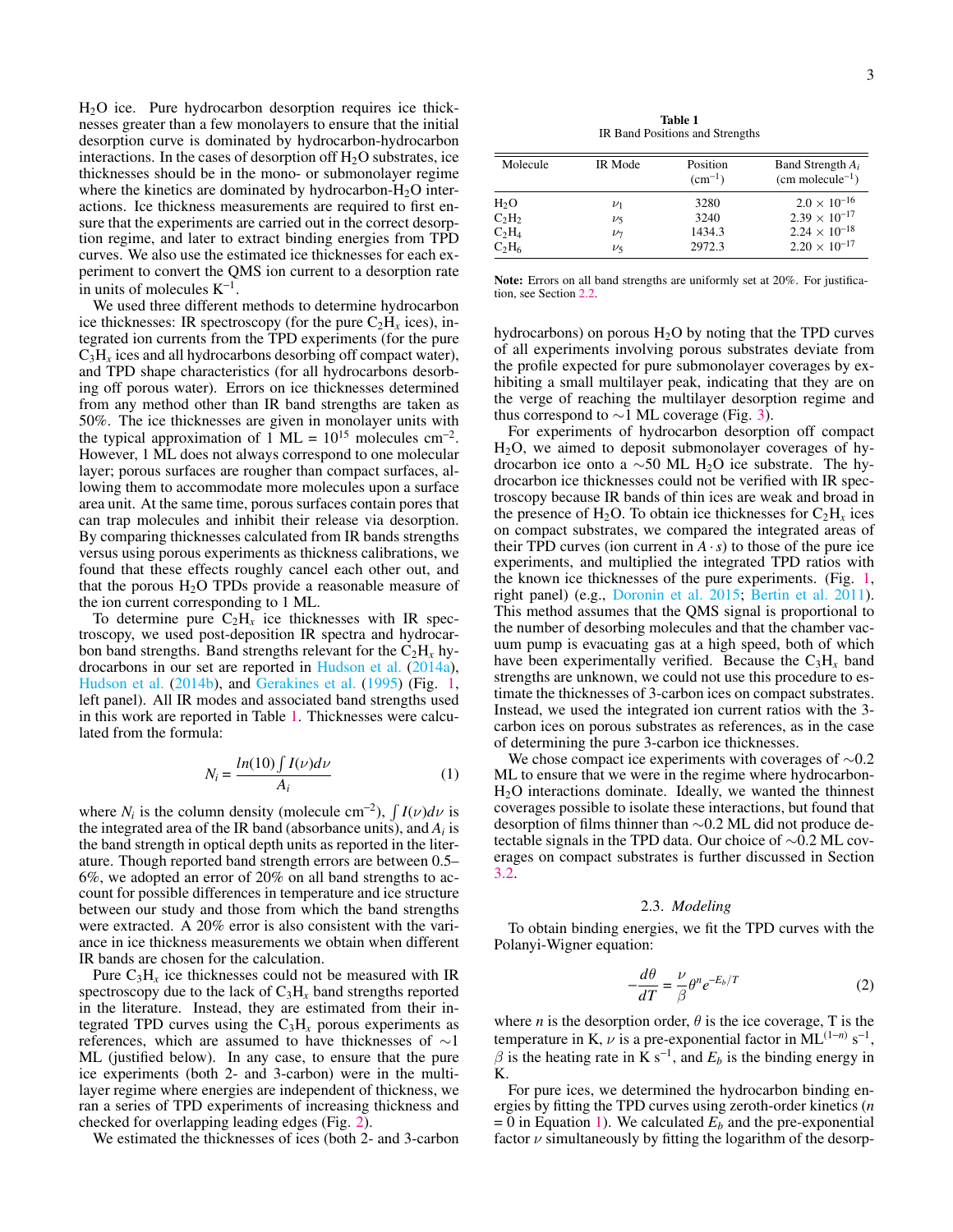

<span id="page-3-1"></span>Figure 2. Pure 2-carbon (left) and 3-carbon (right) hydrocarbon TPD curves displayed in solid colored lines, with overlaid white dashed lines representing the fit to obtain the binding energies. When available, TPD runs of thinner ices are overlaid in thinner solid colored lines to demonstrate that the zerothorder regime was achieved. In the case of  $C_3H_4$ , the first TPD curve we acquired clearly showed zeroth order kinetics and we therefore did not gather additional, supporting data.

tion rate versus the inverse of the temperature with a straight line. The process is illustrated in Fig. [A.2.](#page-10-9)

The hydrocarbon- $H_2O$  TPDs are fitted with the first-order (*n* = 1 in Equation [1\)](#page-2-1) form of the Polanyi-Wigner equation as is appropriate for submonolayer desorption where the ice system is characterized by a single binding energy. The nonhomogeneous nature of amorphous water ice results in surfaces with a range of binding sites. We therefore fit the submonolayer interaction of the curve with a distribution of binding energies described by a linear combination of first-order desorption kinetics [\(Noble et al.](#page-9-42) [2012;](#page-9-42) [Collings et al.](#page-9-43) [2015;](#page-9-43) [Doronin et al.](#page-9-40) [2015;](#page-9-40) [Fayolle et al.](#page-9-44) [2016\)](#page-9-44). This is accomplished by sampling a range of binding energies in steps of 60–100 K. We used a range of 1800–3700 K for 2-carbon hydrocarbons and 3900–5500 K for 3-carbon hydrocarbons on compact substrates, and a range of 2700–5000 K for 2-carbon hydrocarbons and 3000–5500 K for 3-carbon hydrocarbons on porous substrates. An alternative method for modeling submonolayer desorption is presented in [Smith et al.](#page-10-6) [\(2016\)](#page-10-6), which differs from our approach by modeling the binding energy as a continuous function of coverage. However, we note that our chosen step sizes are well within the binding energy errors and should thus not be a major contributor to the binding energy distribution uncertainties.

We obtain a binding energy distribution from which a mean



<span id="page-3-2"></span>**Figure 3.** TPD curves of two different  $C_3H_6$  coverages on porous  $H_2O$  substrates. The loss of the multilayer peak from the first to the second TPD marks the transition from the multilayer to the submonolayer regime.

*E<sup>b</sup>* and associated FWHM can be extracted assuming a Gaussian distribution. Pre-exponential factors  $\nu$  derived from the multilayer regime calculations are used in the monolayer and submonolayer regime calculations. For more details on the binding energy calculation procedures, see [Fayolle et al.](#page-9-44) [\(2016\)](#page-9-44). Errors on calculations take into account the estimated accuracy of 2 K and relative uncertainty of 0.1 K on the temperature instrument as well as errors on ice thickness (see Section [3.2\)](#page-4-0).

#### 3. RESULTS

## <span id="page-3-0"></span>3.1. *Temperature Programmed Desorption Curves*

A summary of all experiments is provided in Table [2.](#page-7-1) TPD curves on CsI, compact  $H_2O$ , and porous  $H_2O$  substrates are displayed in Fig. [4.](#page-4-1)

*Pure Hydrocarbon Ices* – On CsI substrates, 2-carbon hydrocarbons all exhibit lower desorption temperatures than 3 carbon hydrocarbons. Within the 2-carbon hydrocarbon set,  $C_2H_4$  exhibits the lowest desorption temperature, followed by  $C_2H_6$  and lastly  $C_2H_2$ . The same desorption temperature trend of alkene, alkane, alkyne is exhibited within the 3-carbon hydrocarbon set, with  $C_3H_6$  exhibiting the lowest desorption temperature, followed by  $C_3H_8$  and  $C_3H_4$  (Fig. [2\)](#page-3-1).

The TPD curves of 2-carbon hydrocarbons and  $C_3H_8$  exhibit fall off from the initial leading edge, resulting in "bump" like features (Fig. [4\)](#page-4-1). These "bumps" may be due to an amorphous-to-crystalline transition. There are studies that have constrained the temperatures at which amorphous-tocrystalline transitions are expected to occur for 2-carbon hydrocarbons (e.g., [Anderson et al.](#page-9-45) [1985;](#page-9-45) [Khanna et al.](#page-9-46) [1988;](#page-9-46) [Zhao et al.](#page-10-10) [1988;](#page-10-10) [Hudson et al.](#page-9-37) [2014a](#page-9-37)[,b\)](#page-9-38), and these are generally consistent with the temperature points of the "bumps" in our pure 2-carbon TPD curves (Fig. [2\)](#page-3-1). Whether the bumps observed in the 3-carbon TPDs also coincide with phase changes is unclear due to a lack of experimental data. We did not monitor the ices with the FTIR during warm-up and cannot confirm that there is indeed a crystalline phase transition for any of the experiments.

*Thin Ices on Porous*  $H_2O$  *Substrates* – All of the hydrocarbons on porous  $H_2O$  present both a multilayer and a submonolayer peak, indicating that the targeted ∼1 ML coverage is achieved. As in the pure ice experiments, 2-carbon hy-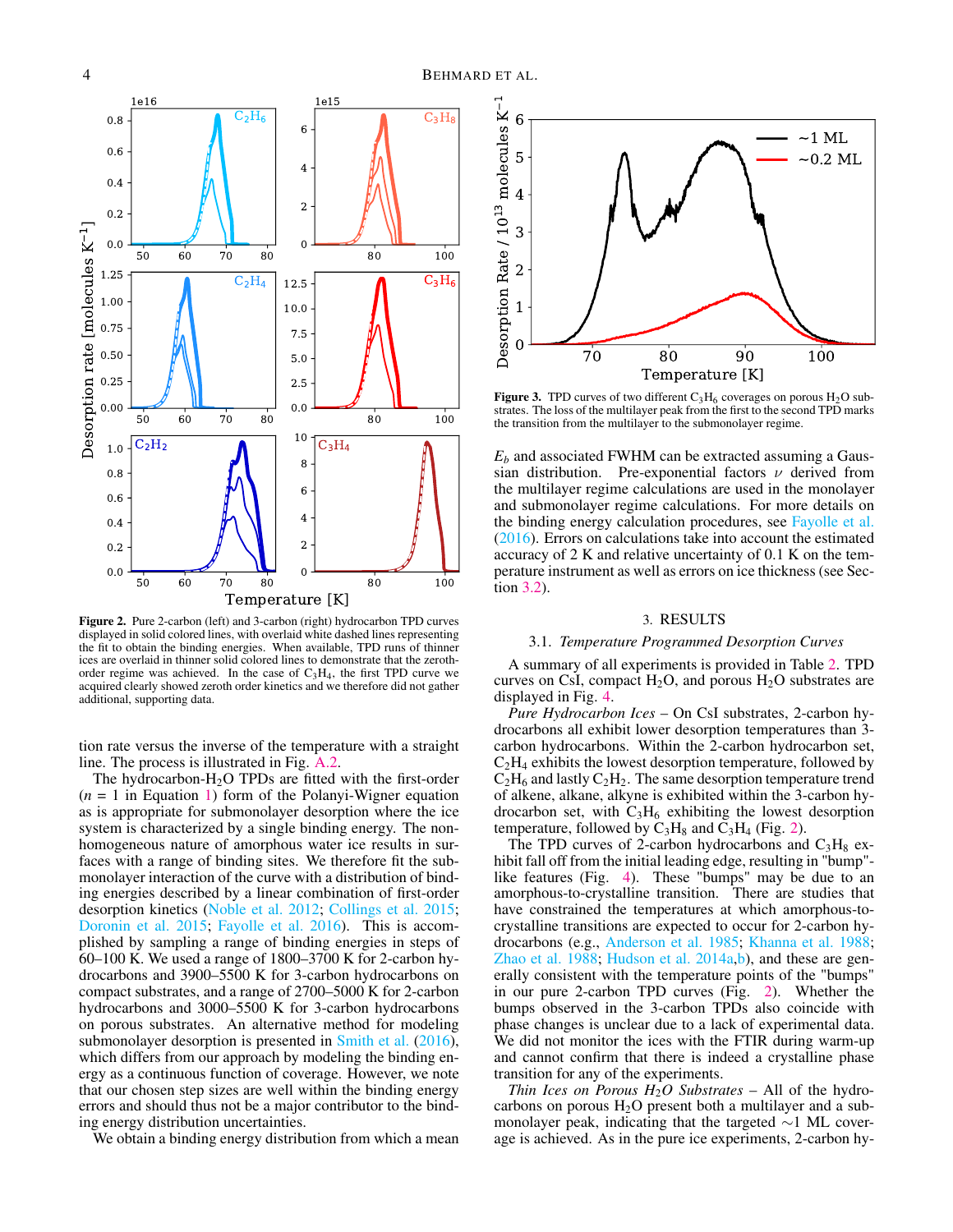

<span id="page-4-1"></span>Figure 4. All TPD curves, with TPDs of CsI substrates displayed in the top panels, TPDs of porous H<sub>2</sub>O substrates displayed in the middle panels, and TPDs of compact  $H_2O$  substrates displayed in the bottom panels. The TPDs on compact  $H_2O$  are over-plotted with runs of slightly higher and lower ice coverages for comparison (thinner lines). For all hydrocarbons other than  $C_2H_6$  and  $C_3H_8$ , the higher coverage runs feature multilayer peaks that disappear as coverage decreases. The significantly larger desorption rate scale for the pure TPDs compared to the porous and compact TPDs is due to correspondingly larger coverages / amounts of molecules being desorbed. For zeroth-order desorption, the desorption peak shifts to higher temperatures with increasing coverage, which is why the multilayer peaks for the pure and porous TPDs do not perfectly align.

drocarbons have lower desorption temperatures than 3-carbon hydrocarbons. However, the desorption temperature trend changes from that of the pure ice set to alkane, alkene, alkyne for both the 2- and 3-carbon hydrocarbon compact sets. Compared to the compact ice experiments, the porous ice TPD curves appear broader, but as the ice coverages are different no direct comparison is possible. All TPD curves display another large peak near the H<sub>2</sub>O desorption temperature ( $\sim$ 140–160 K) due to release of entrapped molecules (not shown here).

*Thin Ices on Compact H*2*O Substrates* – Multiple TPD runs of each hydrocarbon on compact  $H_2O$  substrates were taken to explore the effects of ice coverage around the target coverage of ∼0.2 ML.

For the alkanes and alkynes, increasing coverage does not produce the double-peaked desorption curve characteristic of a submonolayer that is more strongly bound than subsequent layers. This is in contrast to the alkenes where a lower temperature desorption peak does appear for the thickest coverages, which can be associated with multilayer desorption (Fig. [4\)](#page-4-1). The lack of such a peak for the alkanes and alkynes indicates that the water-hydrocarbon and hydrocarbon-hydrocarbon interactions are of comparable strengths. This is confirmed by the differences in binding energies for pure alkanes and alkynes, which differ from the binding energies of alkanes and alkynes off compact  $H_2O$  by only  $\langle 10\%$  (see below in Sec-tion [3.2\)](#page-4-0). Because we are interested in the hydrocarbon- $H_2O$ interaction, we ran multiple compact TPDs of increasingly thin ices for each molecule until no interaction was visible, then took a slightly higher coverage as the chosen run to ensure that we had isolated the hydrocarbon- $H_2O$  interaction. We verified that the chosen runs had thicknesses of ∼0.2 ML with the methods previously described in Section [2.2.](#page-1-2)

As with the pure and porous ices, the 2-carbon hydrocarbons have lower desorption temperatures when compared to the 3-carbon hydrocarbons. As for the porous ice experiments, both the porous 2- and 3-carbon hydrocarbon sets follow the desorption trend of alkane, alkene, alkyne.

# 3.2. *Binding Energies*

<span id="page-4-0"></span>TPD curves and the resulting binding energy distributions for the 2- and 3-carbon hydrocarbons on  $H_2O$  substrates are shown in Fig.'s [2,](#page-3-1) [5,](#page-5-1) and [6.](#page-6-0) Derived binding energies and pre-exponential factors are listed in Table [2.](#page-7-1) We obtain a range in binding energies of 2200–2800 K for pure 2-carbon hydrocarbon ices and a range of 3500–4200 K for pure 3 carbon hydrocarbon ices. Pre-exponential factors that resulted from fitting the pure ice TPD curves range from  $\sim 4 \times 10^{15}$ –  $1 \times 10^{19}$  s<sup>-1</sup> and were used to fit the corresponding TPD curves of hydrocarbons on porous and compact  $H_2O$ . While these pre-exponential factors are large, they are not unreasonable given that the hydrocarbons in our set are large; higher preexponential factors are correlated with larger molecular sizes because larger chain lengths result in higher rotational entropy, which contributes to the pre-exponential factor calculation [\(Tait et al.](#page-10-11) [2005\)](#page-10-11). In addition, [Smith et al.](#page-10-6) [\(2016\)](#page-10-6) report some multilayer  $C_2H_6$  and  $C_3H_8$  pre-exponential factors in the range  $10^{16} - 10^{18}$  s<sup>-1</sup>, which is consistent with our results, though also report other pre-exponential factors up to  $\sim$ 3x lower for thinner coverages. Ultimately, our derived preexponential factors may be too large, but we must adhere to them because they are derived in conjunction with the binding energies, and we emphasize that they are the proper preexponential factors that should be used in chemical models. The uncertainties on the pre-exponential factors are from the 2 K absolute error on the temperature instrument (Table [2\)](#page-7-1).

The alkyne and alkene binding energies from desorption off compact H<sub>2</sub>O substrates are ∼5–10% higher than the pure hydrocarbon binding energies. The compact alkane binding energies are consistent with the pure binding energies. Lower binding energies for compact ices than pure ices have been observed in the literature for some species, such as atomic oxygen and  $O_2$  [\(He et al.](#page-9-47) [2015;](#page-9-47) [Noble et al.](#page-9-42) [2012\)](#page-9-42). To check that picking coverages of specifically ∼0.2 ML on compact ices did not result in biased binding energy distributions, we derived distributions for additional experiments of ∼0.1–0.4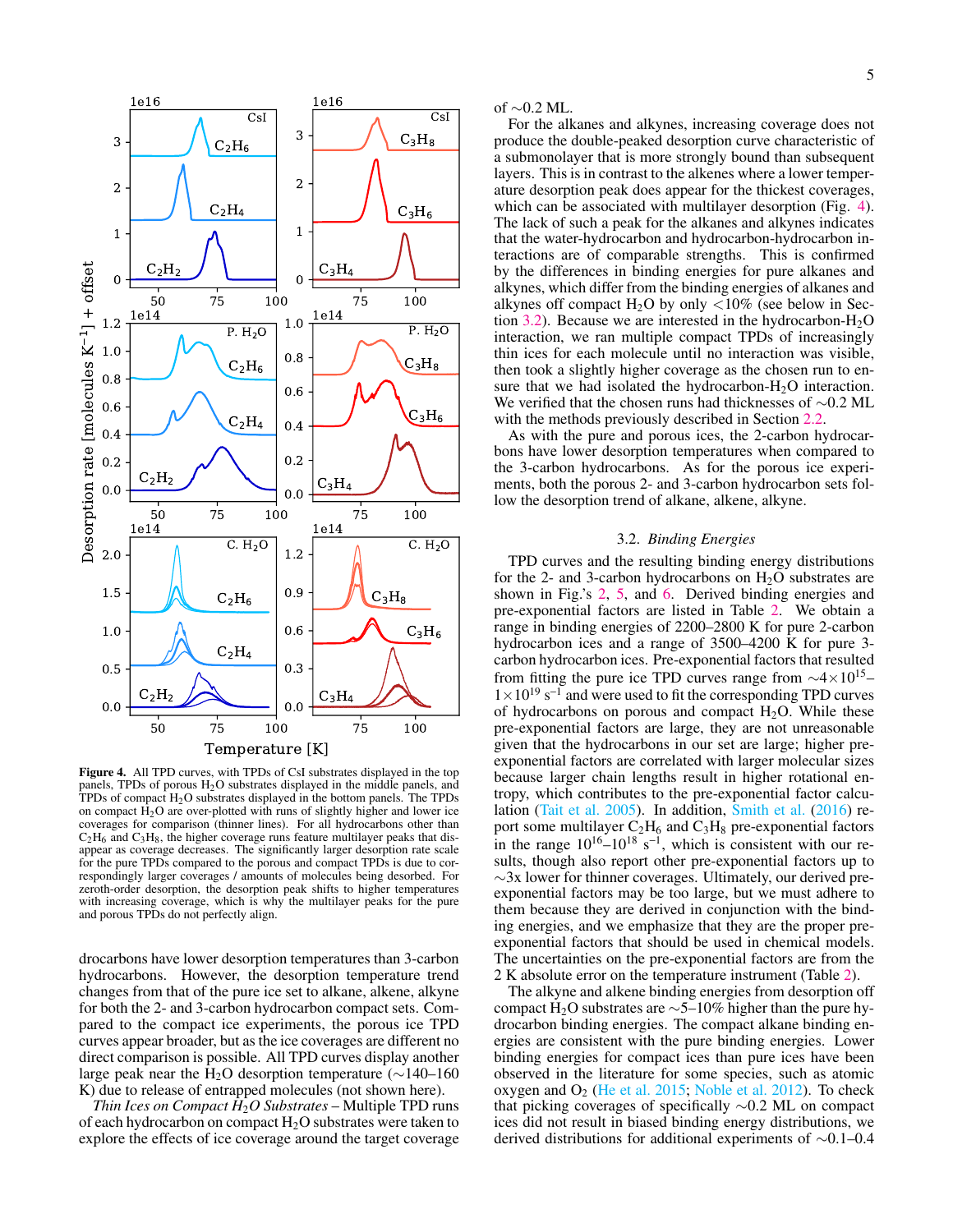

<span id="page-5-1"></span>Figure 5. 2-carbon hydrocarbon TPD curves on porous (left) and compact (right)  $H<sub>2</sub>O$  substrates and corresponding binding energy distributions. TPD curves are displayed in solid colored lines while the white dashed lines represent the fit. The binding energy distributions associated with fractional coverages are shown as the histograms, while the dashed lines represent the smoothed distributions using a Gaussian filter for clarity.

ice coverages on compact ices, and found good agreement between centroids for all coverages (binding energy variation is  $\sim$ 200 K at most) (Table [2\)](#page-7-1). For the binding energy distributions, see Fig. [A.3.](#page-11-0) Thus, we conclude that varying ice thicknesses does not affect binding energies significantly if the difference is below a monolayer.

Binding energy values increase when moving from compact to porous  $H_2O$  substrate experiments; the binding energies for hydrocarbons desorbing off porous H<sub>2</sub>O are  $\sim$ 5– 20% higher (300–500 K) than those of hydrocarbons desorbing off compact  $H_2O$ . This is expected as diffusion of adsorbate species into substrate pores leads to availability of higher energy binding sites (e.g., [Hornekær et al.](#page-9-48) [2005;](#page-9-48) [Zubkov et al.](#page-10-12) [2007;](#page-10-12) [Karssemeijer et al.](#page-9-49) [2014\)](#page-9-49). This shift should be considered a lower limit because binding energies for ices on  $H_2O$ substrates decrease with coverage [\(Noble et al.](#page-9-42) [2012\)](#page-9-42), and the porous experiments have substantially higher ice coverages than the compact experiments.

The only binding energies that exist for this set of hydrocarbons in the literature are reported in [Smith et al.](#page-10-6) [\(2016\)](#page-10-6) for  $C_2H_6$  and  $C_3H_8$  on compact  $H_2O$ . [Smith et al.](#page-10-6) [\(2016\)](#page-10-6) report binding energies of 2500 K and 3200 K for  $C_2H_6$  and  $C_3H_8$ on compact  $H_2O$  ice, respectively, which agree well with the binding energies we obtain from our experiments (Table [2\)](#page-7-1). However, more data exist on sublimation enthalpies which can be used to calculate binding energies. A compendium of sublimation enthalpies is reported in [\(Acree & Chickos](#page-9-50) [2016\)](#page-9-50) for a large set of compounds that includes all hydrocarbons used in this study except  $C_3H_4$ . When these are converted to binding energies, they also agree well with those obtained from our experiments.

The uncertainties on binding energy values are from the errors in ice thickness and the 2 K absolute error on the temper-

ature instrument. The 2 K error is only relevant in the case of pure binding energy values as the FWHM values of the binding energy distributions for the monolayer and submonolayer experiments are always greater than the uncertainties from the 2 K error (Table [2\)](#page-7-1). We verified that the ice thickness errors have little effect on the binding energies for the pure ices by taking thickness errors of up to 50% and noting only negligible shifts in resultant binding energies and derived preexponential values.

### 4. DISCUSSION

<span id="page-5-0"></span>We present the binding energies for  $C_2H_2$ ,  $C_2H_4$ ,  $C_2H_6$ ,  $C_3H_4$ ,  $C_3H_6$ , and  $C_3H_8$  from both pure and off porous and compact  $H_2O$  substrates. We observe a clear increase in the binding energies between the 2- and 3-carbon hydrocarbons, and the binding energies for the 2-carbon hydrocarbons are higher than the CH<sub>4</sub> binding energies in similar ice environments, presenting a clear trend [\(Smith et al.](#page-10-6) [2016;](#page-10-6) [He et al.](#page-9-24) [2016\)](#page-9-24).

Within the 2- and 3-carbon families and across all ices, the alkanes and alkenes have similar binding energies while the alkyne binding energies are noticeably higher. This is at odds with the assumption that desorption temperatures / binding energies scale with molecular weight, which is sometimes used in astrochemical simulations when experimental data is lacking [\(Garrod et al.](#page-9-51) [2008\)](#page-9-51).

For the set of hydrocarbons analyzed, the compact  $H_2O$ hydrocarbon interactions are only slightly stronger (∼5–10%) than the hydrocarbon-hydrocarbon interactions. These results differ from those of studies that constrained the effects of compact  $H_2O$  on the binding energies of other molecules, such as CO and  $N_2$ ; [Fayolle et al.](#page-9-44) [\(2016\)](#page-9-44) determined that the binding energies of CO and  $N_2$  interactions with compact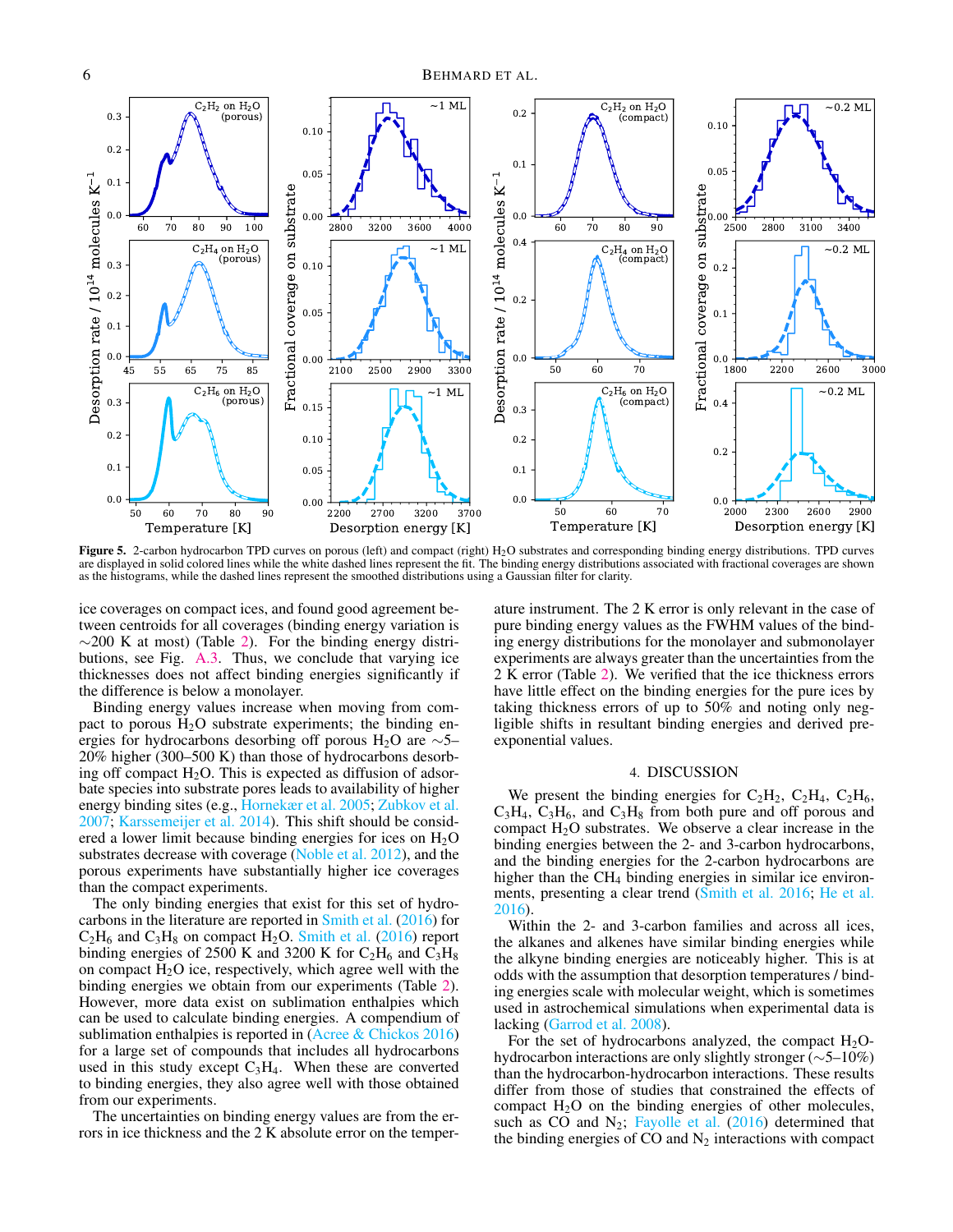

<span id="page-6-0"></span>Figure 6. 3-carbon hydrocarbon TPD curves on porous (left) and compact (right) H<sub>2</sub>O substrates and corresponding binding energy distributions, similar to Fig. [5](#page-5-1)



<span id="page-6-1"></span>Figure 7. Binding energy values of all TPD experiments. Pure ice binding energy are displayed in the left panels, porous H<sub>2</sub>O substrate binding energies are displayed in the middle panels, and compact H2O substate binding energies are displayed in the right panels.

H2O substrates were 30–50% larger than the binding energies of CO and  $N_2$  in pure ices when considering similar ice coverages.

The largest binding energies are achieved on porous  $H_2O$ substrates, which is consistent with previous studies of CO and  $N_2$  ices on  $H_2O$  [\(Fayolle et al.](#page-9-44) [2016;](#page-9-44) [He et al.](#page-9-24) [2016\)](#page-9-24). However, the increase in binding energies (∼10–20%) from hydrocarbon-hydrocarbon interactions to porous  $H_2O$ hydrocarbon interactions is again relatively low compared to

the ∼80% increase of CO and N<sub>2</sub> on porous H<sub>2</sub>O [\(Fayolle](#page-9-44) [et al.](#page-9-44) [2016\)](#page-9-44). The relatively low shifts in binding energies for the hydrocarbons on  $H_2O$  can be explained by their hydrophobic nature, which allows attachment to the  $H_2O$  substrate via only weak interactions.

Binding variations for alkanes, alkenes, and alkynes with H2O may arise from differences in hydrocarbon molecular geometry (size, linearity) due to different bonding structures (single, double, or triple bonds) that create different charge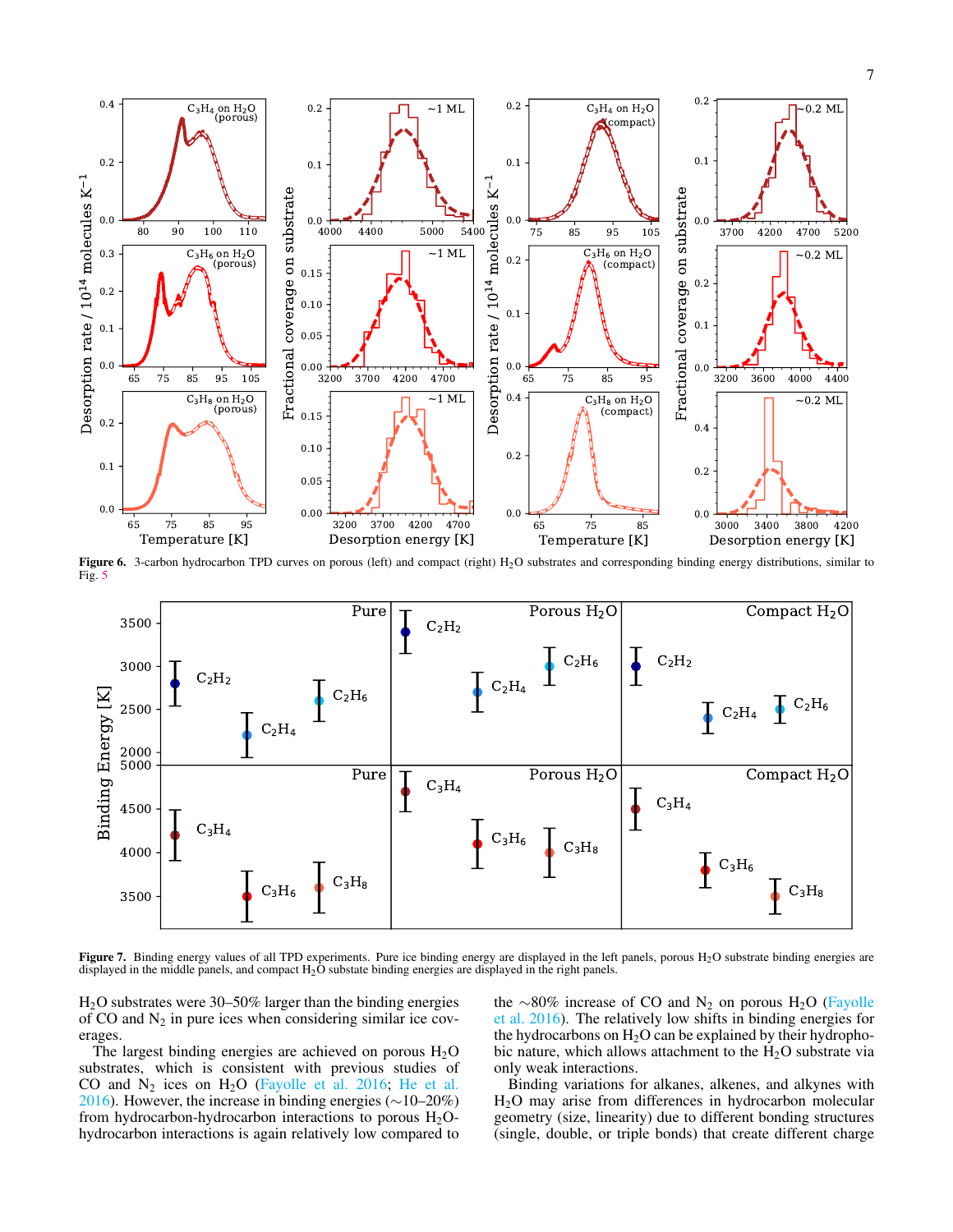<span id="page-7-1"></span>

Table 2 Experimental Summary: Binding Energies for Pure Ice Multilayer Regime TPDs and Mean Binding Energies with FWHMs for Monolayer and Submonolayer Regime TPDs on H2O Substrates (FWHMs indicated in brackets)

| Species  | Substrate      | Ice Thickness                        | $T_{des}$ | $\nu$                                   | $E_b$                                                           |
|----------|----------------|--------------------------------------|-----------|-----------------------------------------|-----------------------------------------------------------------|
|          |                | (ML)                                 | (K)       | $(s^{-1})$                              | (K)                                                             |
| $C_2H_2$ | CsI Window     | $77\pm15^{\,(a)}$                    | 74        | $3^{+17}_{-2.5} \times 10^{16}$         | $2800^{+200}_{-300}$                                            |
| $C_2H_4$ | CsI Window     | $59 \pm 12^{(a)}$                    | 61        | $4^{+36}_{-3.5} \times 10^{15}$         | $2200^{+200}_{-100}$                                            |
| $C_2H_6$ | CsI Window     | $43\pm8.6^{\,(a)}$                   | 68        | $6^{+44}_{-5.2} \times 10^{16}$         | $2600^{+300}_{-200}$                                            |
| $C_3H_4$ | CsI Window     | $\sim$ 50 $^{(b)}$                   | 95        | $1^{+4}_{-0.8} \times 10^{19}$          | $4200^{+300}_{-200}$                                            |
| $C_3H_6$ | CsI Window     | $\sim$ 90 $^{(b)}$                   | 82        | $6^{+34}_{-5.1} \times 10^{18}$         | $3500^{+300}_{-300}$                                            |
| $C_3H_8$ | CsI Window     | $\sim$ 40 <sup>(b)</sup>             | 83        | $4^{+26}_{-3.4} \times 10^{18}$         | $3600^{+200}_{-300}$                                            |
| $C_2H_2$ | Compact $H_2O$ | $\sim 0.2$ (0.1, 0.4) <sup>(b)</sup> | 70        | $3^{+17}_{-2.5}$ × 10 <sup>16 (d)</sup> | 3000 <sup>+5</sup> [220] (3100, 3010)                           |
| $C_2H_4$ | Compact $H_2O$ | $\sim 0.2$ (0.1, 0.4) <sup>(b)</sup> | 60        | $4^{+36}_{-3.5} \times 10^{15}$ (d)     | 2400 <sup>+5</sup> <sub>-5</sub> [160] (2460, 2360)             |
| $C_2H_6$ | Compact $H_2O$ | $\sim$ 0.2 (0.1, 0.4) <sup>(b)</sup> | 58        | $6^{+44}_{-5.2} \times 10^{16}$ (d)     | $2500^{+10}_{-10}$ [180] (2520, 2480)                           |
| $C_3H_4$ | Compact $H_2O$ | $\sim 0.2$ (0.1, 0.4) <sup>(b)</sup> | 92        | $1^{+4}_{-0.8}$ × 10 <sup>19 (d)</sup>  | 4400 <sup><math>+5</math></sup> <sub>5</sub> [240] (4600, 4330) |
| $C_3H_6$ | Compact $H_2O$ | $\sim$ 0.2 (0.1, 0.4) <sup>(b)</sup> | 80        | $6^{+34}_{-5.1} \times 10^{18}$ (d)     | 3800 <sup>+20</sup> <sub>-25</sub> [200] (3810, 3740)           |
| $C_3H_8$ | Compact $H_2O$ | $\sim$ 0.2 (0.1, 0.4) <sup>(b)</sup> | 73        | $4^{+26}_{-3,4} \times 10^{18}$ (d)     | 3500 <sup>+5</sup> <sub>5</sub> [200] (3520, 3490)              |
| $C_2H_2$ | Porous $H_2O$  | $\sim$ 1 $^{(c)}$                    | 77        | $3^{+17}_{-2.5}$ × 10 <sup>16 (d)</sup> | $3400^{+50}_{-30}$ [250]                                        |
| $C_2H_4$ | Porous $H_2O$  | $\sim$ 1 $^{(c)}$                    | 68        | $4^{+36}_{-3.5} \times 10^{15}$ (d)     | $2800^{+5}_{-5}$ [150]                                          |
| $C_2H_6$ | Porous $H_2O$  | $\sim 1(c)$                          | 67        | $6^{+44}_{-5.2} \times 10^{16}$ (d)     | $3000^{+40}_{-20}$ [200]                                        |
| $C_3H_4$ | Porous $H_2O$  | $\sim$ 1 <sup>(c)</sup>              | 97        | $1^{+4}_{-0.8}$ × 10 <sup>19 (d)</sup>  | 4700+70 [230]                                                   |
| $C_3H_6$ | Porous $H_2O$  | $\sim 1(c)$                          | 86        | $6^{+34}_{-5,1}$ × 10 <sup>18 (d)</sup> | 4100 <sup>+50</sup> <sub>-60</sub> [270]                        |
| $C_3H_8$ | Porous $H_2O$  | $\sim 1(c)$                          | 84        | $4^{+26}_{-3,4} \times 10^{18}$ (d)     | $4000^{+60}_{-80}$ [280]                                        |
|          |                |                                      |           |                                         |                                                                 |

(a) Derived from IR band strengths, error is taken as 20%.

(b) Derived from integrated ion currents, error is taken as 50%. Additional binding energies for different submonolayer coverages ( $\sim$ 0.1, 0.4) are provided in the

*E<sup>b</sup>* column in parentheses.

(c) Assumed from TPD shape, error is taken as 50%.

 $^{(d)}$  Pre-exponential factors for ices on H<sub>2</sub>O are derived from fitting the corresponding pure ice TPDs.

densities and orbital hybridizations. Such steric and electronic effects may impact how the hydrocarbons interact with  $H_2O$ . The 2- and 3-carbon family desorption temperature trend of the alkynes exhibiting higher desorption temperatures than the alkenes and alkynes (see Fig. [7\)](#page-6-1) is not obvious, and will require theoretical studies to elucidate.

# 5. ASTROPHYSICAL IMPLICATIONS

<span id="page-7-0"></span>We use our newly-derived binding energies to estimate the sublimation front locations of all six hydrocarbons in a representative protoplanetary disk, characterized by a disk temperature profile  $T = 200 \text{ K} \times (r/1 \text{ AU})^{-0.62}$ . This is the median disk temperature profile derived from a sample of 24 circumstellar disks in the Taurus-Auriga and Ophiuchus-Scorpius star forming regions [\(Andrews & Williams](#page-9-52) [2007\)](#page-9-52).

Because sublimation front locations are set by sublimation temperatures, we use the prescription from [Hollenbach et al.](#page-9-23) [\(2009\)](#page-9-23) to calculate sublimation temperatures from our binding energies, which is derived by equating the flux of adsorbing and desorbing molecules off a grain surface:

$$
T_i \simeq (E_i/k) \left[ \ln \left( \frac{4N_i f_i \nu_i}{n_i \nu_i} \right) \right]^{-1} \tag{3}
$$

where  $T_i$  is the sublimation temperature,  $E_i$  is the binding energy of species  $i$ ,  $N_i$  is the number of adsorption sites per cm<sup>2</sup>  $(N_i \sim 10^{15} \text{ cities cm}^2)$ ,  $f_i$  is the fraction of the surface adsorption sites that are occupied by species  $i$ ,  $n_i$  is the gas-phase

number density of species *i*,  $v_i$  is its thermal speed, and  $v_i$  is the vibrational frequency for which we use our derived preexponential factors.

To estimate *f<sup>i</sup>* , we rely on cometary abundances with respect to  $H_2O$  because there are no hydrocarbon abundances for protoplanetary disks available. The observed abundances of  $C_2H_2$  and  $C_2H_6$  in cometary ices are 0.2–0.6% with respect to  $H_2O$  [\(Mumma & Charnley](#page-9-53) [2011\)](#page-9-53). We further adopt abundances of  $0.1\%$  for C<sub>2</sub>H<sub>4</sub>, and  $0.01\%$  for the 3-carbon hydrocarbons with respect to  $H_2O$ , assuming that cometary abundances decrease by an order of magnitude from  $CH<sub>4</sub>$ (1% with respect to  $H_2O$ ) to  $C_2H_X$ , and from  $C_2H_X$  to  $C_3H_X$ . As cometary ice is  $\sim 80\%$  H<sub>2</sub>O in composition [\(Delsemme](#page-9-54) [1988\)](#page-9-54), we calculate  $f_i$  for each hydrocarbon by multiplying the cometary hydrocarbon abundance with respect to water by 0.8 to obtain an estimate of the hydrocarbon surface coverage fraction in icy grain mantles.

We estimate the gas-phase number density  $n_i$  by multiplying the number density of atomic hydrogen in protoplanetary disks (which can be regarded as overall density), the  $H_2O$ abundance with respect to hydrogen, and the cometary hydrocarbon abundance with respect to  $H_2O$ . We take the number density of hydrogen in disks to be  $10^{10}$  cm<sup>-3</sup> in the midplane (e.g., [Öberg et al.](#page-9-55) [2011\)](#page-9-55), and the H<sub>2</sub>O abundance to be  $10^{-4}$ per H-atom (e.g., [Boogert et al.](#page-9-27) [2015\)](#page-9-27).

We then use the disk temperature profile to estimate sublimation front locations from the sublimation temperatures. We find that the 2-carbon hydrocarbons desorb between 6 and 11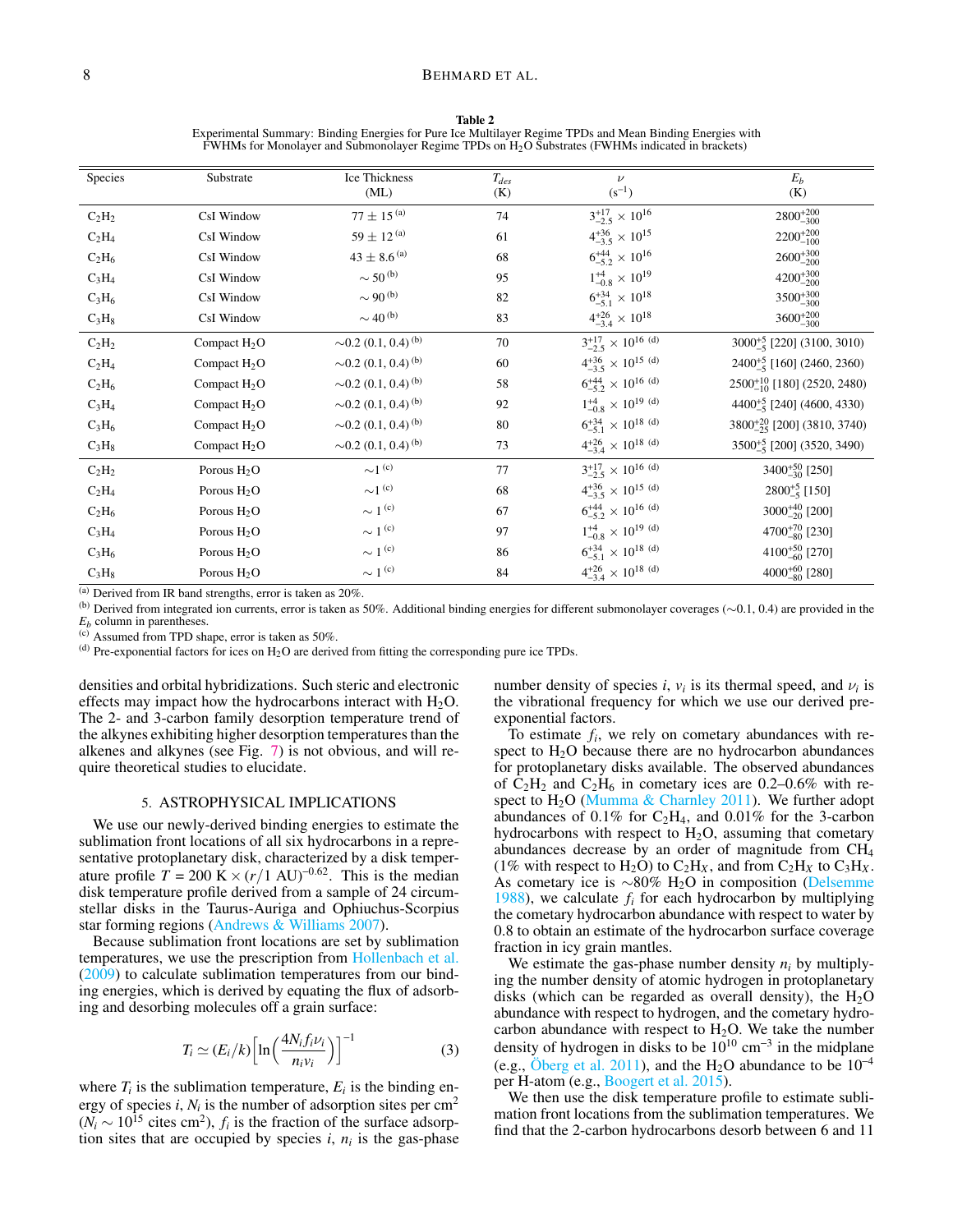

<span id="page-8-0"></span>Figure 8. Sublimation front locations calculated from binding energies for each hydrocarbon. Binding energies (porous, compact, and pure) are provided above each sublimation front illustration. Sublimation fronts for  $H_2O$  (pure ice) and  $CO<sub>2</sub>$  (in non-porous amorphous  $H_2O$ -dominated ice) are provided for reference. The H<sub>2</sub>O and CO<sub>2</sub> binding energies used for the sublimation front calculations are taken from [Fraser et al.](#page-9-56) [\(2001\)](#page-9-56) and [Noble et al.](#page-9-42) [\(2012\)](#page-9-42), respectively.

AU, or ∼70 K and ∼50 K, while the 3-carbon hydrocarbons desorb between 4 and 6 AU, or ∼80 K and ∼70 K. If we limit ourselves to the most likely case of desorption from grains with compact  $H_2O$  mantles, these ranges shrink to 6 and 8 AU for 2-carbon hydrocarbons, and 4 and 6 AU for 3-carbon hydrocarbons (see Fig. [8\)](#page-8-0).

Assuming negligible hydrocarbon entrapment in  $H_2O$  ice, any solid bodies that form within 4 AU will be depleted in small hydrocarbons. This potentially limits their ability to participate in ice chemistry and the organic chemistry of planets that they contribute to. In contrast, planetesimals and planets that form outside 8 AU will be rich in hydrocarbons. This includes comets, which can migrate and deliver material to other bodies throughout the disk. However, entrapment is certainly possible, and future studies on entrapment efficiencies of different hydrocarbons are needed to obtain a complete picture of the distributions of small hydrocarbons during planet formation.

# 6. CONCLUSIONS

In this study, we obtained binding energies  $C_2H_2$ ,  $C_2H_4$ ,  $C_2H_6$ ,  $C_3H_4$ ,  $C_3H_6$ , and  $C_3H_8$  in both pure ices and off porous and compact  $H_2O$ . We found:

- 1. The binding energies of pure 2- and 3-carbon amorphous ices range from 2200–2800 K and 3500–4200 K, respectively.
- 2. In the submonolayer regime, the binding energies of 2- and 3-carbon amorphous ices off compact  $H_2O$  substrates range from  $2400-3000$  K and  $3500-4400$  K, respectively. Off porous  $H_2O$  substrates, the binding energies of 2- and 3-carbon amorphous ices range from 2800–3400 K and 4000–4700 K, respectively. These porous binding energies are ∼10–20% larger than the pure ice binding energies.
- 3. Within the 2- and 3-carbon hydrocarbon sets, the alkynes (i.e., least-saturated) hydrocarbons exhibit the largest binding energies.

From these results, we can draw the following conclusions:

- 1. There is a relatively small difference in binding energies between pure hydrocarbon ices and hydrocarbon ices desorbing off  $H<sub>2</sub>O$  compared to what has been measured for other volatile species  $(CO, N<sub>2</sub>)$ . This implies that  $H_2O$  has a small influence on the snowline locations of these hydrocarbons in protoplanetary disks.
- 2. Though the alkynes  $(C_2H_2$  and  $C_3H_4$ ) are the smallest molecules within the 2- and 3-carbon hydrocarbon sets, they exhibit higher binding energies, demonstrating that molecular size does not necessarily correlate with larger desorption temperatures / binding energies within molecular families.

AB acknowledges funding from the Origins of Life Initiative at Harvard. E.C.F.'s contribution was partly carried out at the Jet Propulsion Laboratory, California Institute of Technology, under a contract with the National Aeronautics and Space Administration. KIÖ acknowledges funding from the Simons Collaboration on the Origins of Life Investigator award #321183.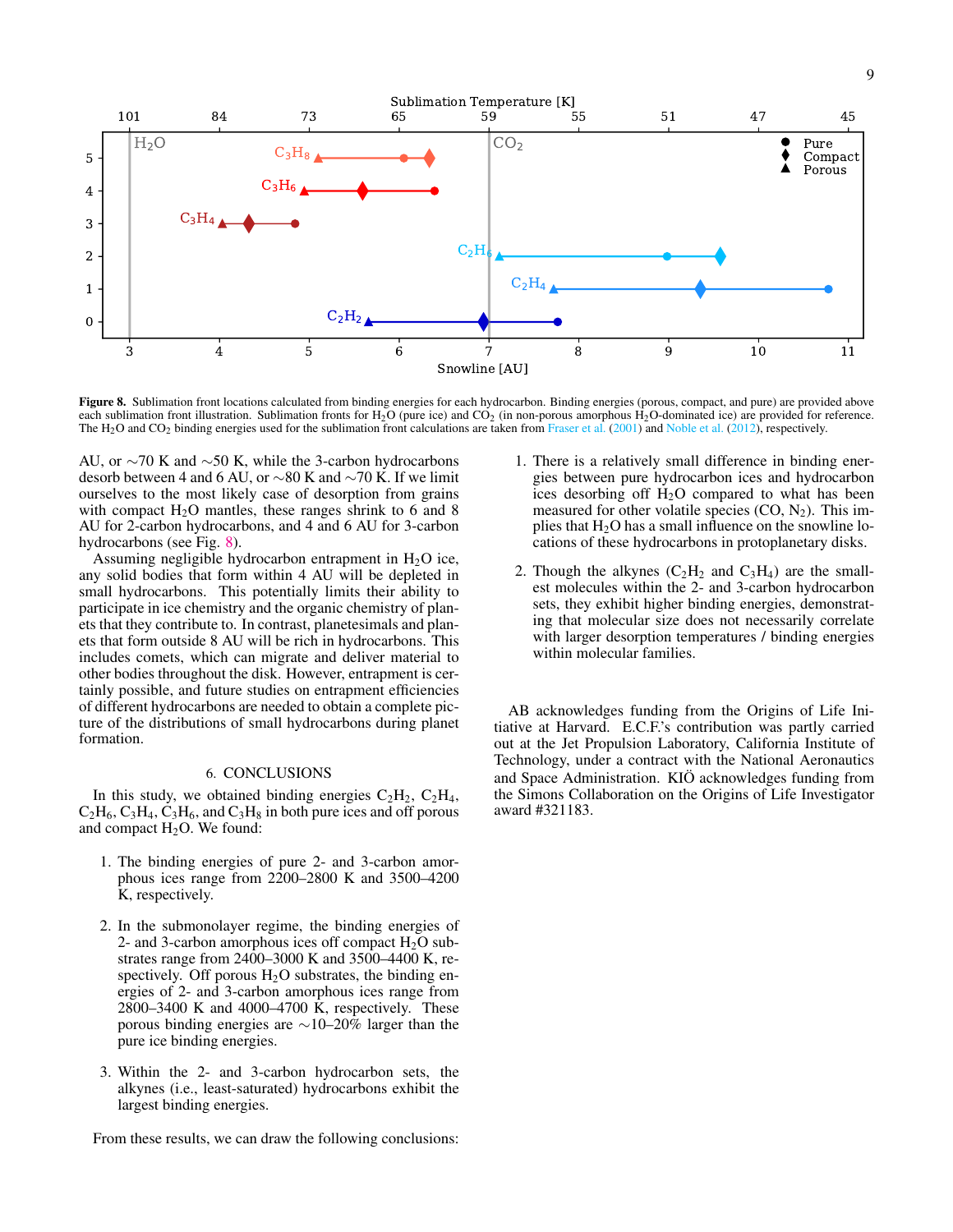# APPENDIX

## A. SUPPLEMENTARY FIGURES

#### REFERENCES

- <span id="page-9-50"></span>Acree, W., & Chickos, J. S. 2016, J. Phys. Chem. Ref. Data, 45, No. 3
- <span id="page-9-14"></span>Agúndez, M., & Wakelam, V. 2013, Chemical Reviews, 113, 8710
- <span id="page-9-45"></span>Anderson, A., Andrews, B., & Torrie, B. H. 1985, Journal of Raman
- <span id="page-9-52"></span>Spectroscopy, 16, 202 Andrews, S. M., & Williams, J. P. 2007, ApJ, 659, 705
- <span id="page-9-20"></span>Bernstein, M. P., Sandford, S. A., & Allamandola, L. J. 2005, J. Phys. Chem. C., 161, 53
- <span id="page-9-41"></span>Bertin, M., Romanzin, C., Michaut, X., Jeseck, P., & Fillion, J. H. 2011, ApJS, 115, 12920
- <span id="page-9-0"></span>Betz, A. L. 1981, ApJ, 244, L103
- <span id="page-9-27"></span>Boogert, A. C. A., Gerakines, P. A., & Whittet, D. C. B. 2015, ARA&A, 53, 541
- <span id="page-9-31"></span>Bossa, J.-B., Isokoski, K., de Valois, M. S., & Linnartz, H. 2012, A&A, 545, A82
- <span id="page-9-35"></span>Bossa, J.-B., Isokoski, K., Paardekooper, D. M., et al. 2014, A&A, 561, A136

<span id="page-9-5"></span>Brooke, T. Y., Tokunaga, A. T., Weaver, H. A., et al. 1996, Nature, 383, 606 Charnley, S. B. 2004, Advances in Space Research, 33, 23

- <span id="page-9-22"></span><span id="page-9-17"></span>Cleeves, L. I., Bergin, E. A., Alexander, C. M. O. D. F., et al. 2016, ApJ, 819, 13
- <span id="page-9-32"></span>Clements, A. R., Berk, B., Cooke, I. R., & Garrod, R. T. 2018, Physical Chemistry Chemical Physics (Incorporating Faraday Transactions), 20, 5553
- <span id="page-9-43"></span><span id="page-9-26"></span>Collings, M. P., Anderson, M. A., Chen, R., et al. 2004, MNRAS, 354, 1133 Collings, M. P., Frankland, V. L., Lasne, J., et al. 2015, MNRAS, 449, 1826
- <span id="page-9-54"></span>Delsemme, A. H. 1988, Philosophical Transactions of the Royal Society of London Series A, 325, 509
- <span id="page-9-40"></span><span id="page-9-33"></span>Devlin, J. P., & Buch, V. 1995, The Journal of Physical Chemistry, 99, 16534 Doronin, M., Bertin, M., Michaut, X., Phillipe, L., & Fillion, J. H. 2015, JChPh, L51
- <span id="page-9-44"></span>Fayolle, E. C., Balfe, J., Loomis, R., et al. 2016, ApJ, 816, L28
- <span id="page-9-56"></span>Fraser, H. J., Collings, M. P., McCoustra, M. R. S., & Williams, D. A. 2001,
- <span id="page-9-51"></span><span id="page-9-39"></span>MNRAS, 327, 1165 Garrod, R. T., Widicus Weaver, S. L., & Herbst, E. 2008, ApJ, 682, 283 Gerakines, P. A., Schutte, W. A., Greenberg, J. M., & van Dishoeck, E. F. 1995, A&A, 296, 810
- <span id="page-9-11"></span>
- <span id="page-9-9"></span>Gibb, E. L., & Horne, D. 2013, ApJ, 776, L28 Gibb, E. L., Van Brunt, K. A., Brittain, S. D., & Rettig, T. W. 2007, ApJ, 660, 1572
- <span id="page-9-18"></span><span id="page-9-3"></span>
- <span id="page-9-29"></span>
- Graninger, D. M., Wilkins, O. H., & Öberg, K. I. 2016, ApJ, 819, 140 Guzmán, V. V., Pety, J., Goicoechea, J. R., et al. 2015, ApJ, 800, L33 Hagen, W., Tielens, A. G. G. M., & Greenberg, J. M. 1981, Chemical Physics, 56, 367
- <span id="page-9-21"></span>Hardegree-Ullman, E. E., Gudipati, M. S., Boogert, A. C. A., et al. 2014, ApJ, 784, 172
- <span id="page-9-24"></span>He, J., Acharyya, K., & Vidali, G. 2016, ArXiv e-prints, arXiv:1603.02191 He, J., Emtiaz, S. M., & Vidali, G. 2017, ApJ, 851, 104
- <span id="page-9-25"></span>
- <span id="page-9-47"></span>He, J., Shi, J., Hopkins, T., Vidali, G., & Kaufman, M. J. 2015, ApJ, 801, 120
- <span id="page-9-23"></span>Hollenbach, D., Kaufman, M. J., Bergin, E. A., & Melnick, G. J. 2009, ApJ, 690, 1497
- <span id="page-9-48"></span>Hornekær, L., Baurichter, A., Petrunin, V. V., et al. 2005, J. Chem. Phys., 122, 124701
- <span id="page-9-37"></span>Hudson, R. L., Ferrante, R. F., & Moore, M. H. 2014a, Icarus, 228, 276
- <span id="page-9-38"></span>Hudson, R. L., Gerakines, P. A., & Moore, M. H. 2014b, Icarus, 243, 148 Hudson, R. L., & Moore, M. H. 1997, Icarus, 126, 233
- <span id="page-9-6"></span>
- <span id="page-9-34"></span>Isokoski, K., Bossa, J.-B., Triemstra, T., & Linnartz, H. 2014, Physical Chemistry Chemical Physics (Incorporating Faraday Transactions), 16, 3456
- <span id="page-9-19"></span>Kaiser, R. I., & Roessler, K. 1998, ApJ, 503, 959
- <span id="page-9-49"></span><span id="page-9-12"></span>Karssemeijer, L. J., Ioppolo, S., van Hemert, M. C., et al. 2014, ApJ, 781, 16 Kastner, J. H., Qi, C., Gorti, U., et al. 2015, ApJ, 806, 75
- 
- <span id="page-9-46"></span><span id="page-9-7"></span>Kawakita, H., Dello Russo, N., Vervack, Jr., R., et al. 2014, ApJ, 788, 110 Khanna, R. K., Ospina, M. J., & Zhao, G. 1988, Icarus, 73, 527
- <span id="page-9-8"></span>Lahuis, F., van Dishoeck, E. F., Boogert, A. C. A., et al. 2006, ApJ, 636, L145
- 
- <span id="page-9-28"></span><span id="page-9-13"></span>Lauck, T., Karssemeijer, L., Shulenberger, K., et al. 2015, ApJ, 801, 118 Markwick, A. J., Ilgner, M., Millar, T. J., & Henning, T. 2002, A&A, 385, 632
- <span id="page-9-36"></span>Mastrapa, R. M., Sandford, S. A., Roush, T. L., Cruikshank, D. P., & Dalle Ore, C. M. 2009, ApJ, 701, 1347
- <span id="page-9-15"></span>Moore, M. H., & Hudson, R. L. 1998, Icarus, 135, 518
- 
- <span id="page-9-53"></span><span id="page-9-4"></span>Mumma, M. J., & Charnley, S. B. 2011, ARA&A, 49, 471 Mumma, M. J., Disanti, M. A., dello Russo, N., et al. 1996, Science, 272, 1310
- <span id="page-9-42"></span>Noble, J. A., Congiu, E., Dulieu, F., & Fraser, H. J. 2012, MNRAS, 421, 768
- <span id="page-9-30"></span>Oba, Y., Miyauchi, N., Hidaka, H., et al. 2009, ApJ, 701, 464
- <span id="page-9-1"></span>Öberg, K. I., Boogert, A. C. A., Pontoppidan, K. M., et al. 2008, ApJ, 678, 1032
- <span id="page-9-55"></span>Öberg, K. I., Murray-Clay, R., & Bergin, E. A. 2011, ApJ, 743, L16
- <span id="page-9-16"></span>Öberg, K. I., van Dishoeck, E. F., Linnartz, H., & Andersson, S. 2010, ApJ, 718, 832
- <span id="page-9-2"></span>Pontoppidan, K. M., Salyk, C., Bergin, E. A., et al. 2014, Protostars and Planets VI, 363
- <span id="page-9-10"></span>Qi, C., Öberg, K. I., Wilner, D. J., & Rosenfeld, K. A. 2013, ApJ, 765, L14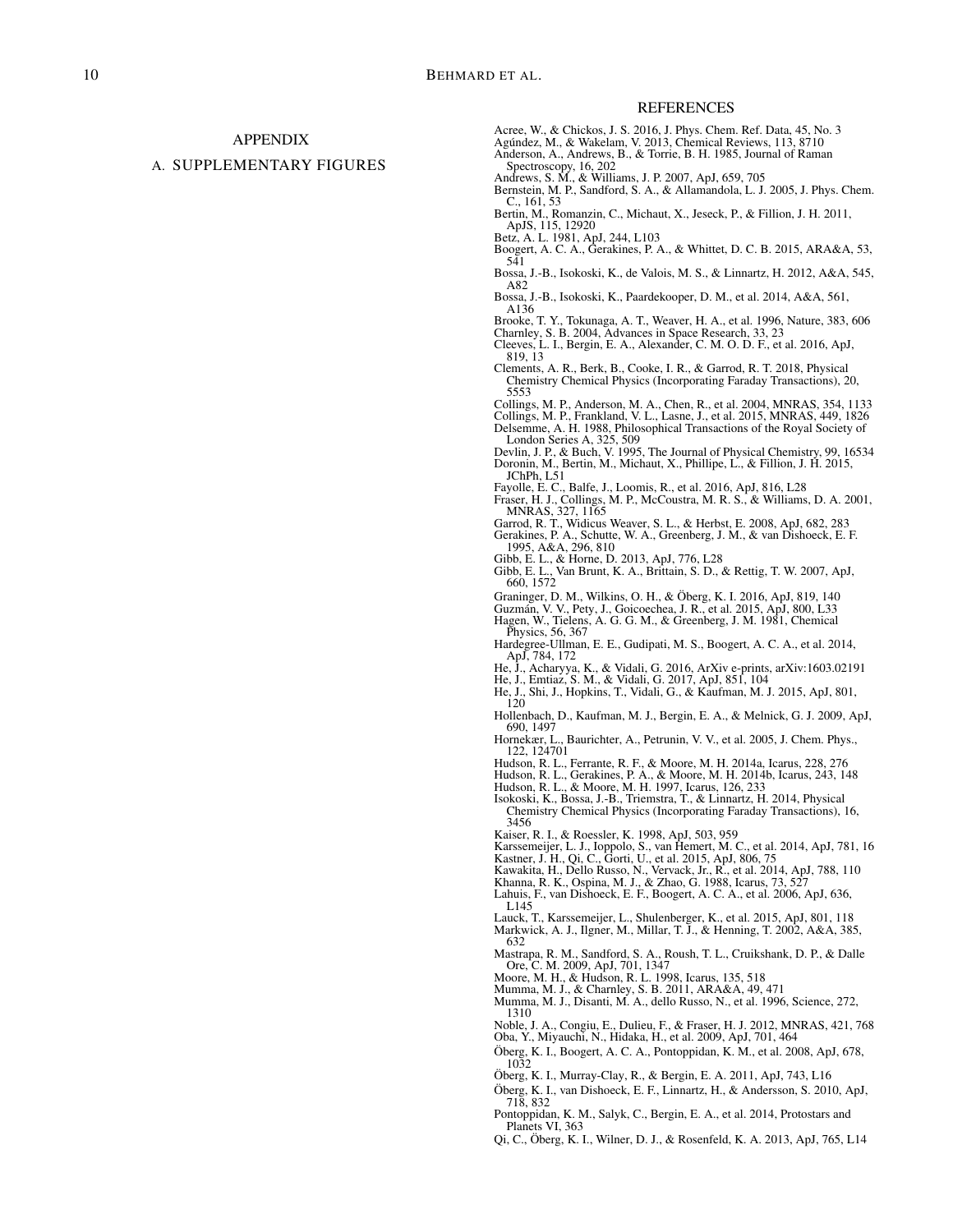

<span id="page-10-7"></span>Figure A.1. Left: FTIR data for one representative porous and one compact  $H_2O$  ice substrate, with an inset centered on where the dangling O-H bond features would be located (d-O-H1 at ∼3697 cm<sup>-1</sup>, d-O-H2 at ∼3720 cm<sup>-1</sup>). The degree of porosity cannot be determined from the dangling O-H bond feature as it is not visible in the spectra. Right: TPD curves of CO on compact and porous  $H_2O$  substrates. There is a CO desorption peak around the  $H_2O$  desorption temperature for the porous substrate experiment, but not for the compact substrate experiment.



<span id="page-10-9"></span>Figure A.2. Arrhenius plots for all pure TPDs with fits to determine the binding energies  $E_b$  and pre-exponential factors  $\nu$ . The desorption rate data are represented by the black lines, while the fits are represented by the dashed red lines.

- <span id="page-10-8"></span>Raut, U., Famá, M., Teolis, B. D., & Baragiola, R. A. 2007, J. Chem. Phys., 127, 204713
- <span id="page-10-4"></span>Sakai, N., & Yamamoto, S. 2013, Chemical Reviews, 113, 8981
- <span id="page-10-6"></span>Smith, R. S., May, R. A., & Kay, B. D. 2016, J. Phys. Chem. B, 120, 1979<br>Snyder, L. E., & Buhl, D. 1973, Nature Physical Science, 243, 45<br>Tait, S. L., Dohnálek, Z., Campbell, C. T., & Kay, B. D. 2005,<br>J. Chem. Phys., 122,
- <span id="page-10-2"></span>
- <span id="page-10-11"></span>
- 
- <span id="page-10-3"></span><span id="page-10-1"></span>
- 

<span id="page-10-5"></span><span id="page-10-0"></span>Tucker, K. D., Kutner, M. L., & Thaddeus, P. 1974, ApJ, 193, L115 Viti, S., Collings, M. P., Dever, J. W., McCoustra, M. R. S., & Williams, D. A. 2004, MNRAS, 354, 1141

<span id="page-10-12"></span><span id="page-10-10"></span>Zhao, G., Ospina, M. J., & Khanna, R. K. 1988, Spectrochim. Acta 44A, 27 Zubkov, T., Smith, R. S., Engstrom, T. R., & Kay, B. D. 2007, J. Chem. Phys., 127, 184707